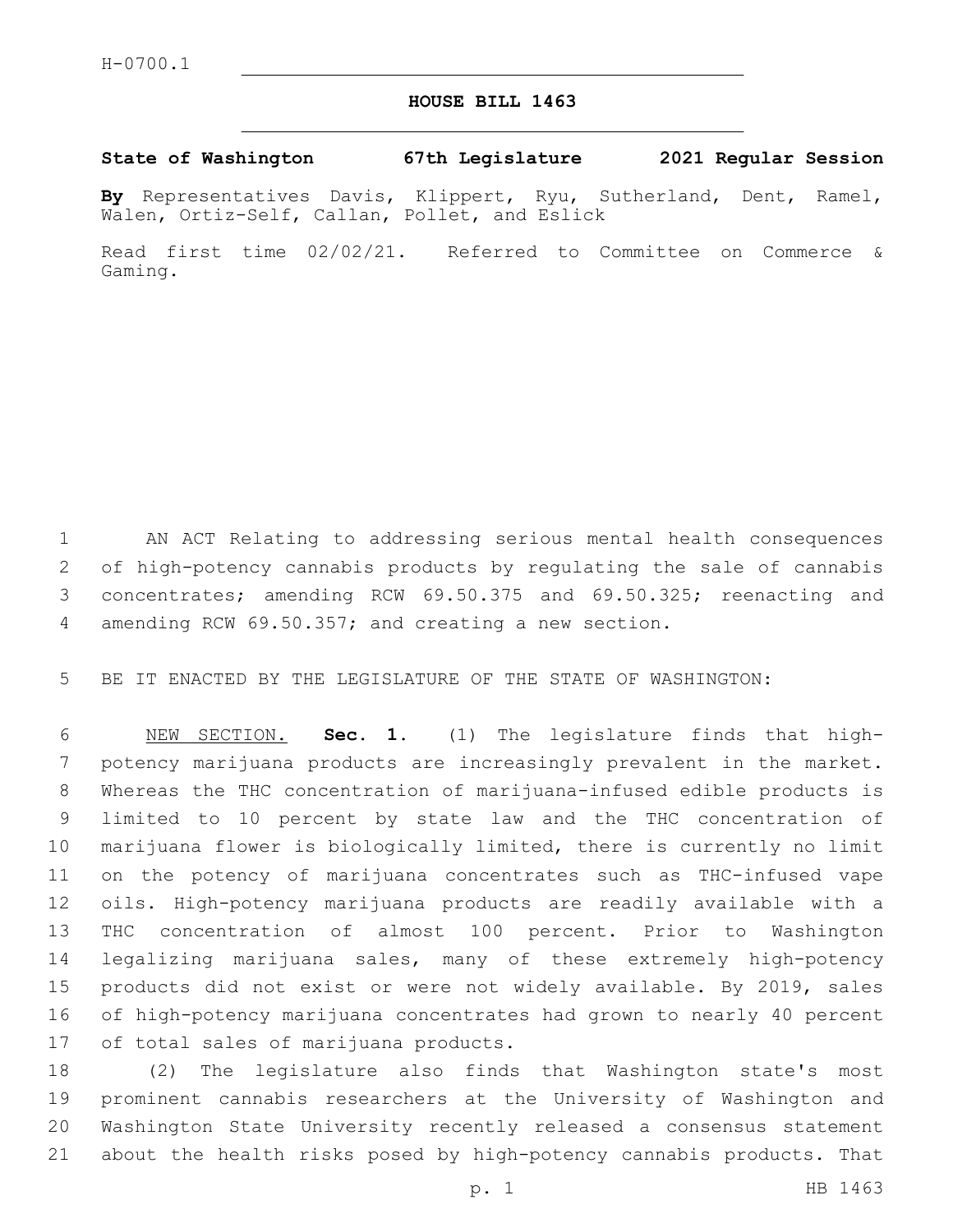statement summarizes the best available science: "Use of cannabis with high THC concentration increases the chances of developing cannabis use disorder or addiction to cannabis, particularly among adolescents. High-potency cannabis use can have lifelong mental health consequences, which often manifest in adolescence or early adulthood. Daily cannabis use, particularly of high-potency products, increases the risk of developing a psychotic disorder, like schizophrenia, and is related to an earlier onset of symptoms 9 compared to people who do not use cannabis."

 (3) The legislature, therefore, intends to protect public health and safety by limiting the potency of cannabis concentrates and raising the age of purchase for cannabis concentrates.

 **Sec. 2.** RCW 69.50.357 and 2017 c 317 s 13 and 2017 c 131 s 1 are 14 each reenacted and amended to read as follows:

 (1)(a) Retail outlets may not sell products or services other than marijuana concentrates, useable marijuana, marijuana-infused products, or paraphernalia intended for the storage or use of marijuana concentrates, useable marijuana, or marijuana-infused 19 products.

 (b) Except as provided in RCW 69.50.375(5), retail outlets may not:

 (i) Sell marijuana concentrates with a THC concentration greater 23 than 30 percent; or

 (ii) Sell marijuana concentrates to a person who is under 25 years of age.

 (c)(i) Retail outlets may receive lockable boxes, intended for 27 the secure storage of marijuana products and paraphernalia, and related literature as a donation from another person or entity, that is not a marijuana producer, processor, or retailer, for donation to 30 their customers.

 (ii) Retail outlets may donate the lockable boxes and provide the related literature to any person eligible to purchase marijuana products under subsection (2) of this section. Retail outlets may not use the donation of lockable boxes or literature as an incentive or as a condition of a recipient's purchase of a marijuana product or 36 paraphernalia.

 (iii) Retail outlets may also purchase and sell lockable boxes, provided that the sales price is not less than the cost of 39 acquisition.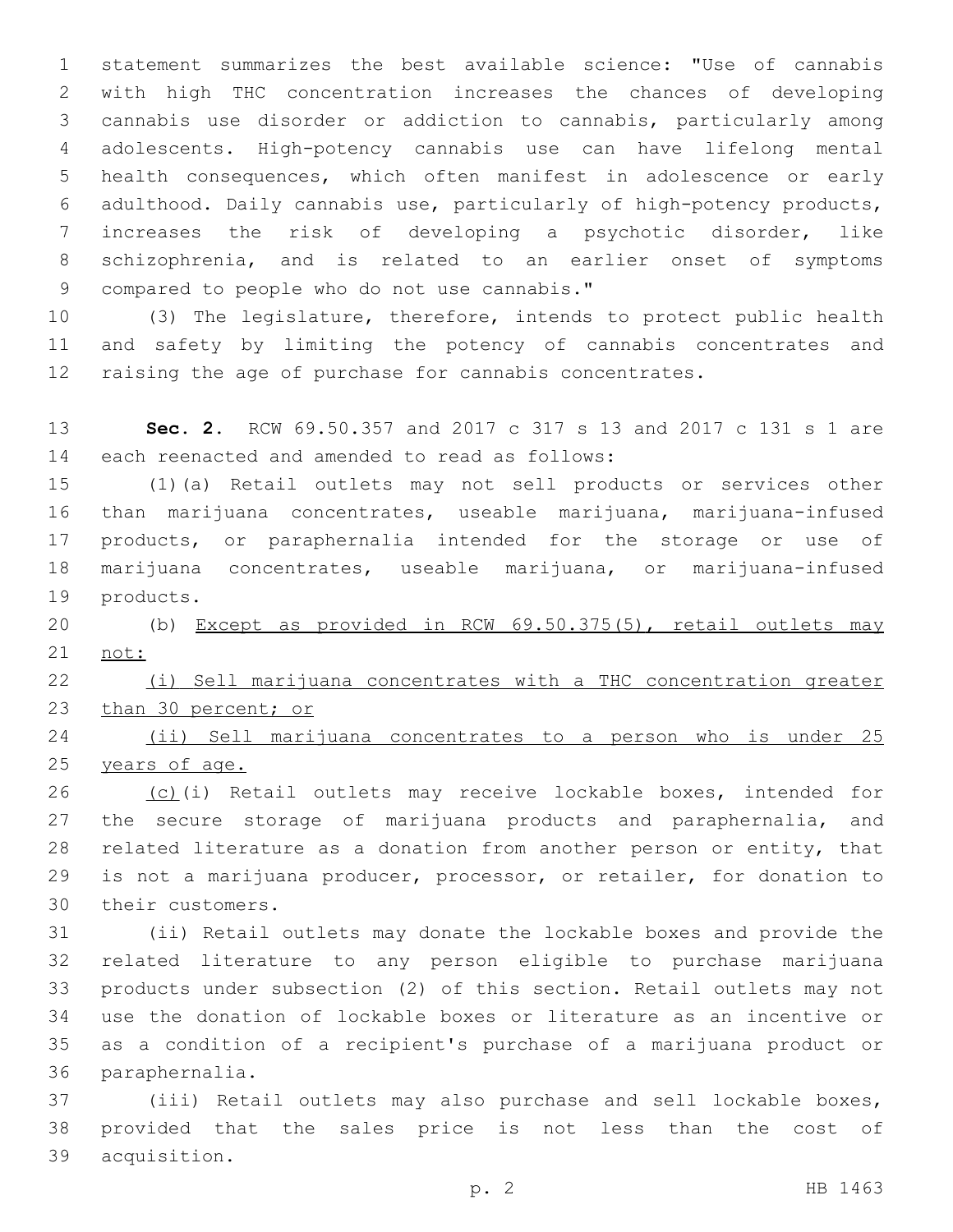(2) Licensed marijuana retailers may not employ persons under twenty-one years of age or allow persons under twenty-one years of age to enter or remain on the premises of a retail outlet. However, qualifying patients between eighteen and twenty-one years of age with a recognition card may enter and remain on the premises of a retail outlet holding a medical marijuana endorsement and may purchase products for their personal medical use. Qualifying patients who are under the age of eighteen with a recognition card and who accompany their designated providers may enter and remain on the premises of a retail outlet holding a medical marijuana endorsement, but may not 11 purchase products for their personal medical use.

 (3)(a) Licensed marijuana retailers must ensure that all employees are trained on the rules adopted to implement this chapter, identification of persons under the age of twenty-one, and other requirements adopted by the state liquor and cannabis board to ensure that persons under the age of twenty-one are not permitted to enter 17 or remain on the premises of a retail outlet.

 (b) Licensed marijuana retailers with a medical marijuana endorsement must ensure that all employees are trained on the subjects required by (a) of this subsection as well as identification of authorizations and recognition cards. Employees must also be trained to permit qualifying patients who hold recognition cards and are between the ages of eighteen and twenty-one to enter the premises and purchase marijuana for their personal medical use and to permit qualifying patients who are under the age of eighteen with a recognition card to enter the premises if accompanied by their 27 designated providers.

 (4) Except for the purposes of disposal as authorized by the state liquor and cannabis board, no licensed marijuana retailer or employee of a retail outlet may open or consume, or allow to be opened or consumed, any marijuana concentrates, useable marijuana, or 32 marijuana-infused product on the outlet premises.

 (5) The state liquor and cannabis board must fine a licensee one thousand dollars for each violation of any subsection of this section. Fines collected under this section must be deposited into the dedicated marijuana account created under RCW 69.50.530.

 **Sec. 3.** RCW 69.50.375 and 2015 c 70 s 10 are each amended to 38 read as follows: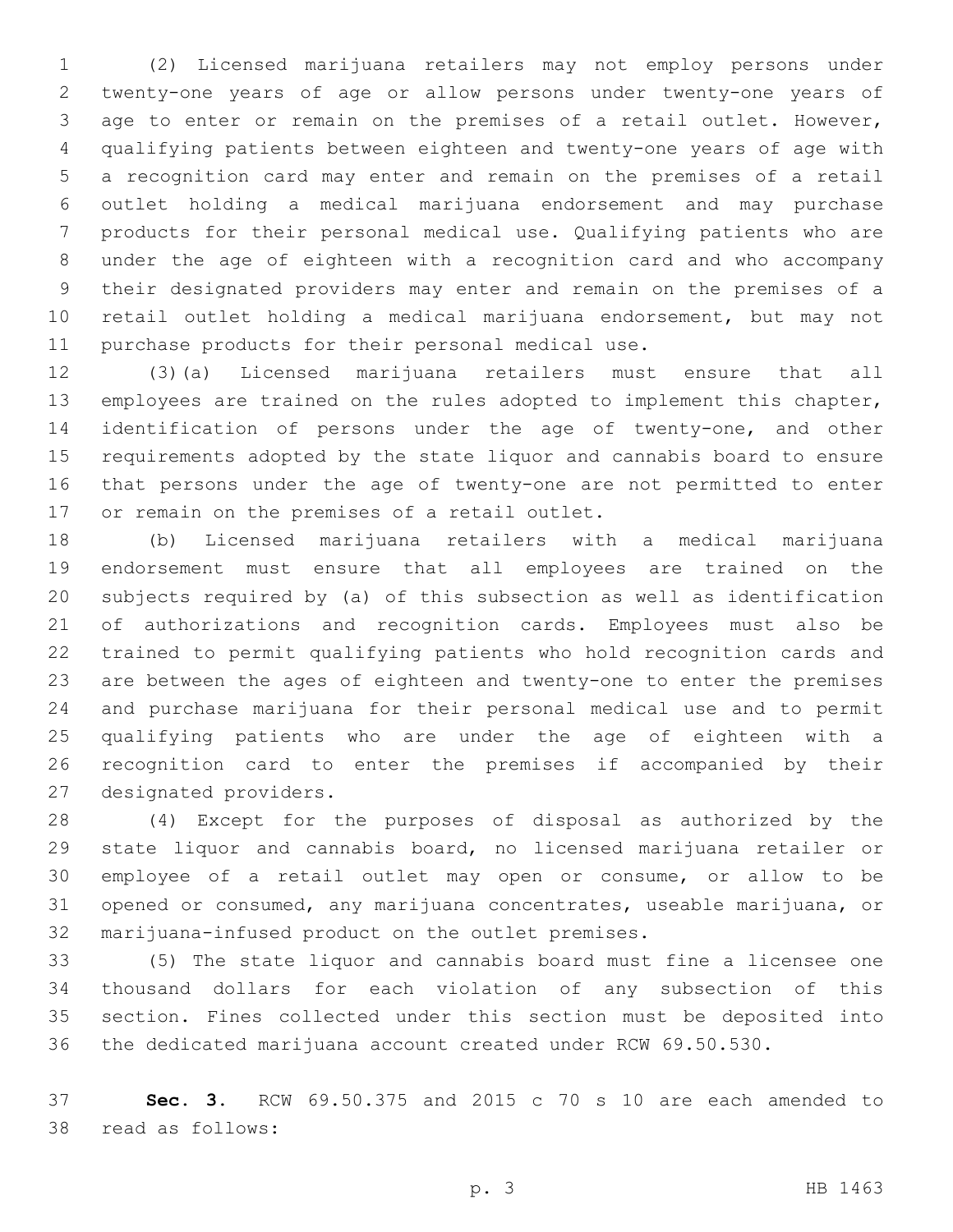(1) A medical marijuana endorsement to a marijuana retail license is hereby established to permit a marijuana retailer to sell marijuana for medical use to qualifying patients and designated providers. This endorsement also permits such retailers to provide marijuana at no charge, at their discretion, to qualifying patients 6 and designated providers.

 (2) An applicant may apply for a medical marijuana endorsement concurrently with an application for a marijuana retail license.

(3) To be issued an endorsement, a marijuana retailer must:

 (a) Not authorize the medical use of marijuana for qualifying patients at the retail outlet or permit health care professionals to authorize the medical use of marijuana for qualifying patients at the 13 retail outlet;

 (b) Carry marijuana concentrates and marijuana-infused products identified by the department under subsection (4) of this section;

 (c) Not use labels or market marijuana concentrates, useable marijuana, or marijuana-infused products in a way that make them 18 intentionally attractive to minors;

 (d) Demonstrate the ability to enter qualifying patients and designated providers in the medical marijuana authorization database established in RCW 69.51A.230 and issue recognition cards and agree to enter qualifying patients and designated providers into the database and issue recognition cards in compliance with department 24 standards;

 (e) Keep copies of the qualifying patient's or designated provider's recognition card, or keep equivalent records as required by rule of the state liquor and cannabis board or the department of revenue to document the validity of tax exempt sales; and

 (f) Meet other requirements as adopted by rule of the department 30 or the state liquor and cannabis board.

 (4) The department, in conjunction with the state liquor and cannabis board, must adopt rules on requirements for marijuana concentrates, useable marijuana, and marijuana-infused products that may be sold, or provided at no charge, to qualifying patients or designated providers at a retail outlet holding a medical marijuana 36 endorsement. These rules must include:

 (a) THC concentration, CBD concentration, or low THC, high CBD ratios appropriate for marijuana concentrates, useable marijuana, or marijuana-infused products sold to qualifying patients or designated 40 providers;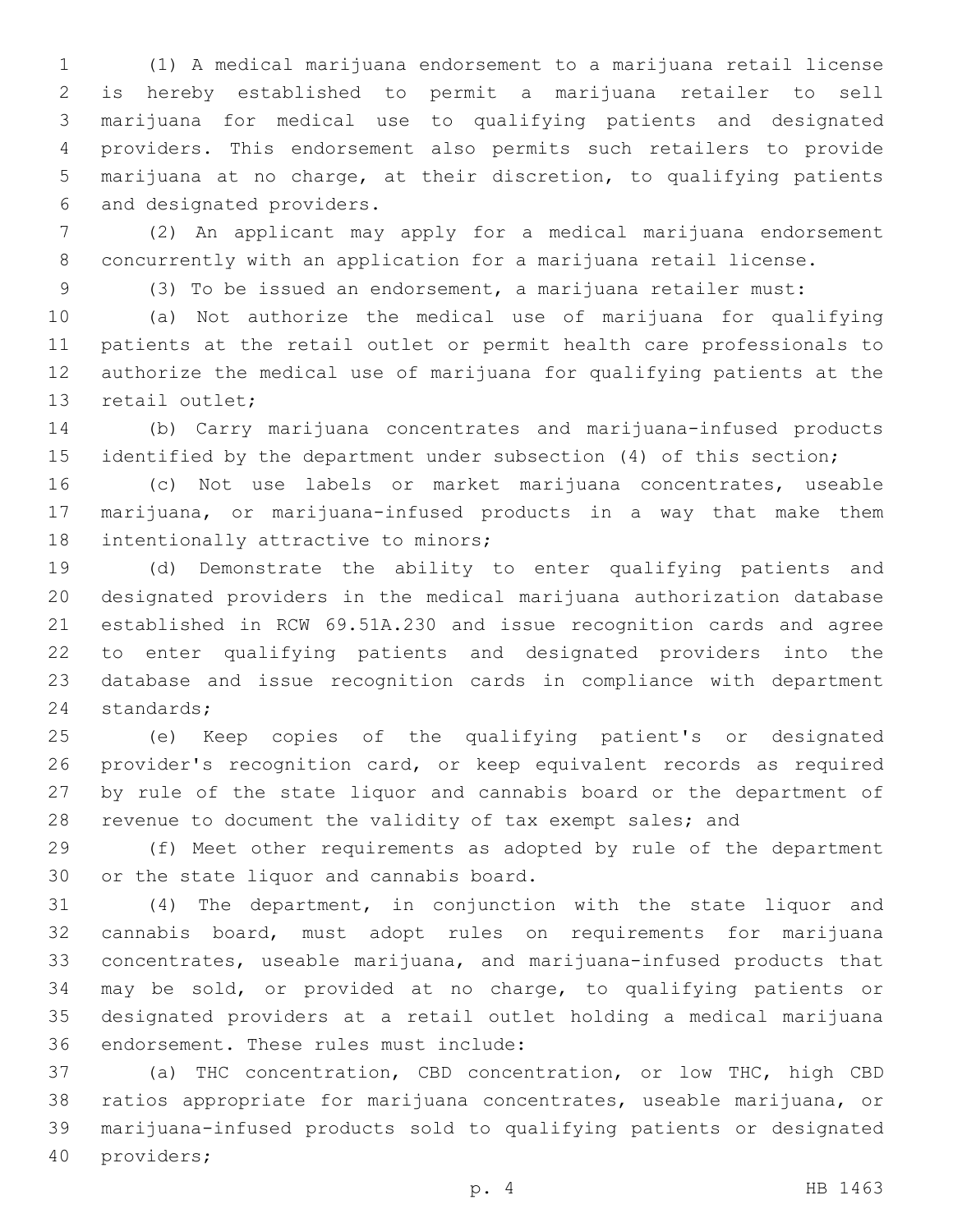(b) Labeling requirements including that the labels attached to marijuana concentrates, useable marijuana, or marijuana-infused products contain THC concentration, CBD concentration, and THC to CBD ratios;4

 (c) Other product requirements, including any additional mold, fungus, or pesticide testing requirements, or limitations to the types of solvents that may be used in marijuana processing that the department deems necessary to address the medical needs of qualifying 9 patients;

 (d) Safe handling requirements for marijuana concentrates, useable marijuana, or marijuana-infused products; and

12 (e) Training requirements for employees.

 (5) Only marijuana retailers who hold a medical marijuana 14 endorsement issued under this section may:

 (a) Sell marijuana concentrates with a THC concentration greater than 30 percent. Marijuana concentrates with a THC concentration greater than 30 percent may be sold only to qualifying patients and designated providers who are entered into the medical marijuana 19 authorization database and who hold a valid recognition card; or

 (b) Sell marijuana concentrates to a person under 25 years of age. A marijuana retailer with an endorsement may not sell marijuana 22 concentrates to a person under 25 years of age unless the person is entered into the medical marijuana authorization database and holds a valid recognition card.

 (6) A marijuana retailer holding an endorsement to sell marijuana to qualifying patients or designated providers must train its 27 employees on:

 (a) Procedures regarding the recognition of valid authorizations and the use of equipment to enter qualifying patients and designated providers into the medical marijuana authorization database;

(b) Recognition of valid recognition cards; and

 (c) Recognition of strains, varieties, THC concentration, CBD concentration, and THC to CBD ratios of marijuana concentrates, useable marijuana, and marijuana-infused products, available for sale when assisting qualifying patients and designated providers at the 36 retail outlet.

 **Sec. 4.** RCW 69.50.325 and 2020 c 236 s 6 are each amended to 38 read as follows: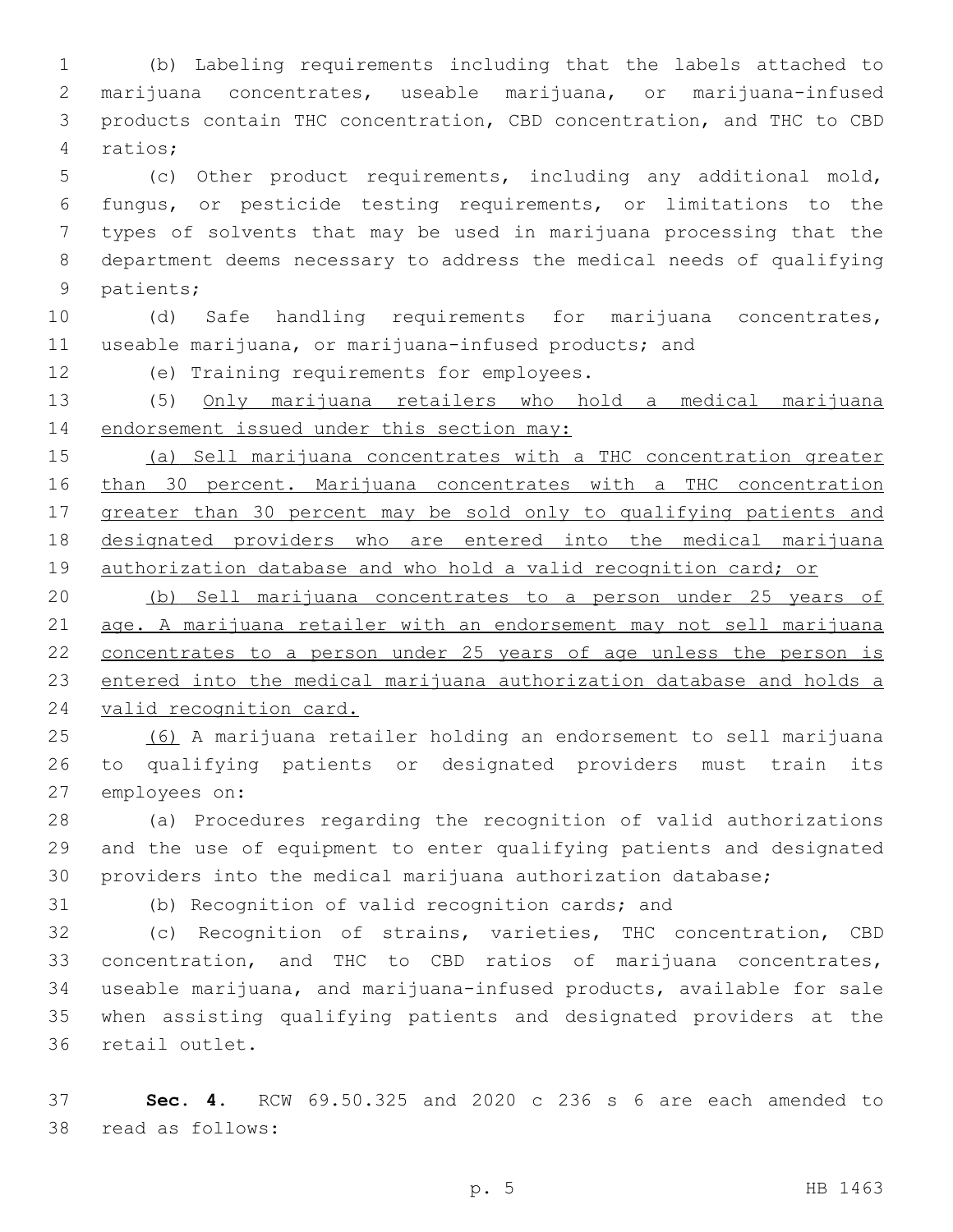(1) There shall be a marijuana producer's license regulated by the board and subject to annual renewal. The licensee is authorized to produce: (a) Marijuana for sale at wholesale to marijuana processors and other marijuana producers; (b) immature plants or clones and seeds for sale to cooperatives as described under RCW 69.51A.250; and (c) immature plants or clones and seeds for sale to qualifying patients and designated providers as provided under RCW 69.51A.310. The production, possession, delivery, distribution, and sale of marijuana in accordance with the provisions of this chapter 10 and the rules adopted to implement and enforce it, by a validly licensed marijuana producer, shall not be a criminal or civil offense under Washington state law. Every marijuana producer's license shall be issued in the name of the applicant, shall specify the location at which the marijuana producer intends to operate, which must be within 15 the state of Washington, and the holder thereof shall not allow any other person to use the license. The application fee for a marijuana producer's license shall be two hundred fifty dollars. The annual fee for issuance and renewal of a marijuana producer's license shall be one thousand three hundred eighty-one dollars. A separate license shall be required for each location at which a marijuana producer 21 intends to produce marijuana.

 (2) There shall be a marijuana processor's license to process, package, and label marijuana concentrates, useable marijuana, and marijuana-infused products for sale at wholesale to marijuana 25 processors and marijuana retailers, regulated by the board and subject to annual renewal. The processing, packaging, possession, delivery, distribution, and sale of marijuana, useable marijuana, marijuana-infused products, and marijuana concentrates in accordance with the provisions of this chapter and chapter 69.51A RCW and the rules adopted to implement and enforce these chapters, by a validly licensed marijuana processor, shall not be a criminal or civil offense under Washington state law. Every marijuana processor's license shall be issued in the name of the applicant, shall specify the location at which the licensee intends to operate, which must be within the state of Washington, and the holder thereof shall not allow any other person to use the license. The application fee for a marijuana processor's license shall be two hundred fifty dollars. The annual fee for issuance and renewal of a marijuana processor's license shall be one thousand three hundred eighty-one dollars. A separate license shall be required for each location at which a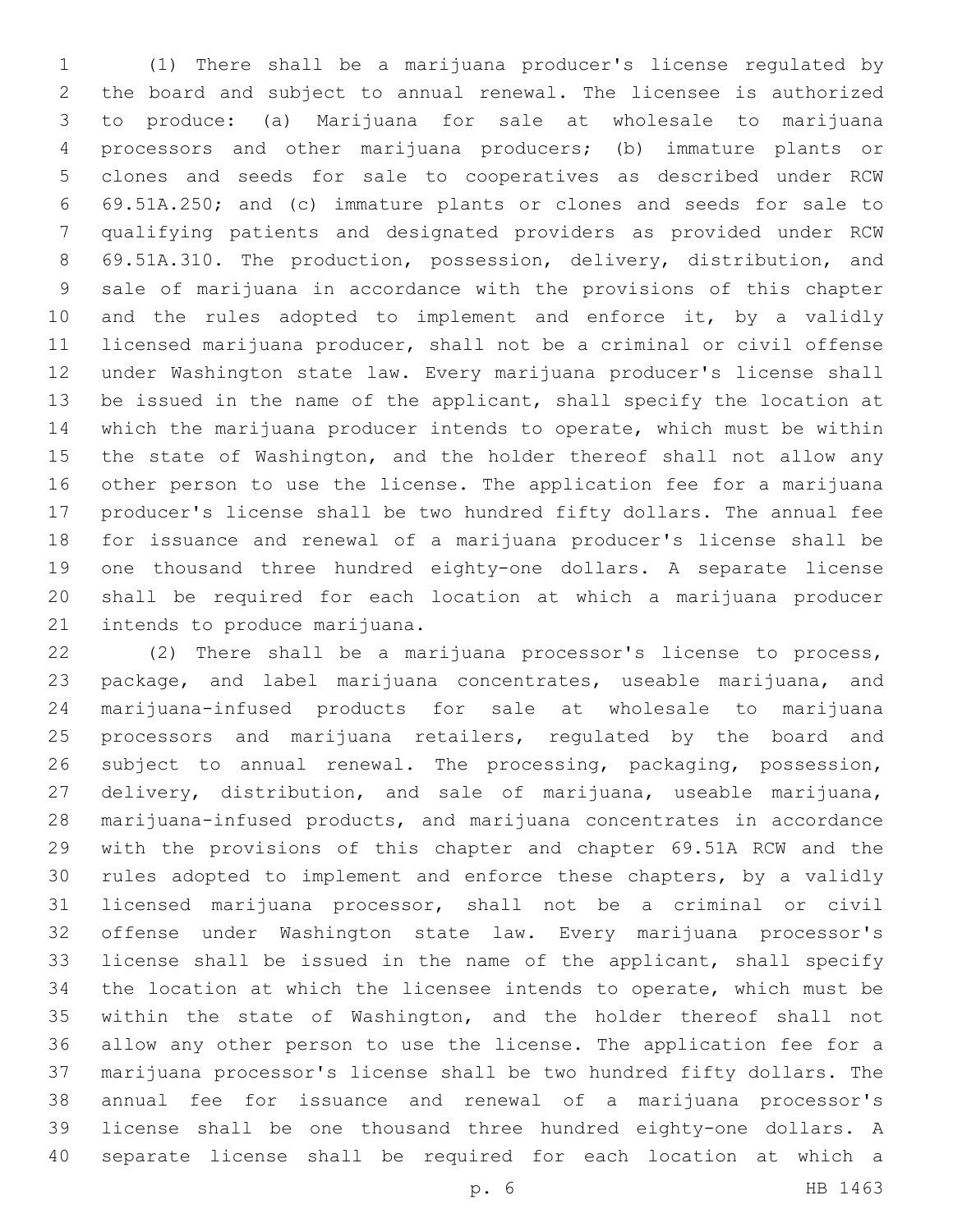marijuana processor intends to process marijuana. A marijuana 2 processor may process, package, possess, deliver, distribute, and sell marijuana concentrates with a THC concentration greater than 30 percent only when the marijuana concentrates are intended for sale to a marijuana retailer with a medical marijuana endorsement who will sell the products at retail as provided in RCW 69.50.375.

 (3)(a) There shall be a marijuana retailer's license to sell marijuana concentrates, useable marijuana, and marijuana-infused products at retail in retail outlets, regulated by the board and subject to annual renewal. The possession, delivery, distribution, and sale of marijuana concentrates, useable marijuana, and marijuana- infused products in accordance with the provisions of this chapter 13 and the rules adopted to implement and enforce it, by a validly licensed marijuana retailer, shall not be a criminal or civil offense under Washington state law. Every marijuana retailer's license shall be issued in the name of the applicant, shall specify the location of the retail outlet the licensee intends to operate, which must be within the state of Washington, and the holder thereof shall not allow any other person to use the license. The application fee for a marijuana retailer's license shall be two hundred fifty dollars. The annual fee for issuance and renewal of a marijuana retailer's license shall be one thousand three hundred eighty-one dollars. A separate license shall be required for each location at which a marijuana retailer intends to sell marijuana concentrates, useable marijuana, 25 and marijuana-infused products.

 (b) An individual retail licensee and all other persons or entities with a financial or other ownership interest in the business operating under the license are limited, in the aggregate, to holding a collective total of not more than five retail marijuana licenses.

 (c)(i) A marijuana retailer's license is subject to forfeiture in accordance with rules adopted by the board pursuant to this section.

 (ii) The board shall adopt rules to establish a license forfeiture process for a licensed marijuana retailer that is not fully operational and open to the public within a specified period from the date of license issuance, as established by the board, 36 subject to the following restrictions:

 (A) No marijuana retailer's license may be subject to forfeiture within the first nine months of license issuance; and

 (B) The board must require license forfeiture on or before twenty-four calendar months of license issuance if a marijuana

p. 7 HB 1463